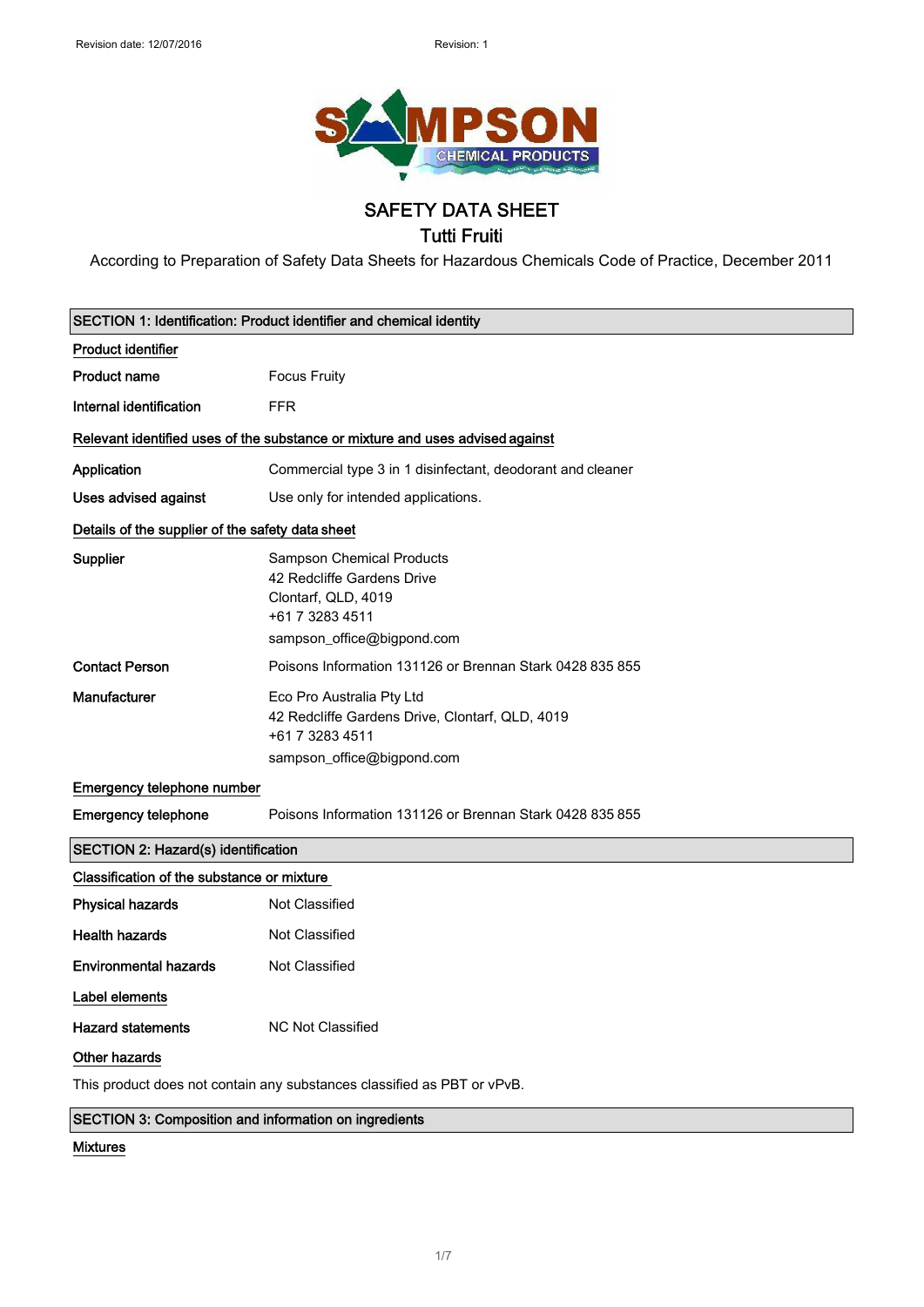| <b>Benzododecinium Chloride</b><br>CAS number: 139-07-1                                                                             | 1%                                                                                                                                                                                                                                                                                                              |
|-------------------------------------------------------------------------------------------------------------------------------------|-----------------------------------------------------------------------------------------------------------------------------------------------------------------------------------------------------------------------------------------------------------------------------------------------------------------|
| M factor (Acute) = $10$                                                                                                             |                                                                                                                                                                                                                                                                                                                 |
|                                                                                                                                     |                                                                                                                                                                                                                                                                                                                 |
| Classification<br>Acute Tox. 4 - H302<br>Acute Tox. 4 - H312<br>Skin Corr. 1B - H314<br>Eye Dam. 1 - H318<br>Aquatic Acute 1 - H400 |                                                                                                                                                                                                                                                                                                                 |
|                                                                                                                                     | The full text for all hazard statements is displayed in Section 16.                                                                                                                                                                                                                                             |
| <b>SECTION 4: First aid measures</b>                                                                                                |                                                                                                                                                                                                                                                                                                                 |
| Description of first aid measures                                                                                                   |                                                                                                                                                                                                                                                                                                                 |
| <b>General information</b>                                                                                                          | If in doubt, get medical attention promptly. Show this Safety Data Sheet to the medical<br>personnel.                                                                                                                                                                                                           |
| Inhalation                                                                                                                          | No specific recommendations. If throat irritation or coughing persists, proceed as follows.<br>Move affected person to fresh air and keep warm and at rest in a position comfortable for<br>breathing. Loosen tight clothing such as collar, tie or belt. Get medical attention if any<br>discomfort continues. |
| Ingestion                                                                                                                           | No specific recommendations. If throat irritation or coughing persists, proceed as follows.<br>Rinse mouth. Get medical attention if any discomfort continues.                                                                                                                                                  |
| <b>Skin Contact</b>                                                                                                                 | No specific recommendations. Rinse with water. Get medical attention if any discomfort<br>continues.                                                                                                                                                                                                            |
| Eye contact                                                                                                                         | Rinse with water. Get medical attention if any discomfort continues.                                                                                                                                                                                                                                            |
| <b>Protection of first aiders</b>                                                                                                   | Use protective equipment appropriate for surrounding materials.                                                                                                                                                                                                                                                 |
| <b>New</b>                                                                                                                          | category                                                                                                                                                                                                                                                                                                        |
|                                                                                                                                     | Most important symptoms and effects, both acute and delayed                                                                                                                                                                                                                                                     |
| <b>General information</b>                                                                                                          | The severity of the symptoms described will vary dependent on the concentration and the<br>length of exposure.                                                                                                                                                                                                  |
| Inhalation                                                                                                                          | No specific symptoms known. Spray/mists may cause respiratory tract irritation.                                                                                                                                                                                                                                 |
| Ingestion                                                                                                                           | No specific symptoms known. May cause discomfort if swallowed.                                                                                                                                                                                                                                                  |
| Skin contact                                                                                                                        | No specific symptoms known. May cause discomfort.                                                                                                                                                                                                                                                               |
| Eye contact                                                                                                                         | No specific symptoms known. May be slightly irritating to eyes.                                                                                                                                                                                                                                                 |
| Indication of any immediate medical attention and special treatment needed                                                          |                                                                                                                                                                                                                                                                                                                 |
| Notes for the doctor                                                                                                                | Treat symptomatically.                                                                                                                                                                                                                                                                                          |
| <b>Specific treatments</b>                                                                                                          | No special treatment required.                                                                                                                                                                                                                                                                                  |
| <b>SECTION 5: Firefighting measures</b>                                                                                             |                                                                                                                                                                                                                                                                                                                 |
| <b>Extinguishing media</b>                                                                                                          |                                                                                                                                                                                                                                                                                                                 |

Suitable extinguishing media The product is not flammable. Extinguish with alcohol-resistant foam, carbon dioxide, dry powder or water fog. Use fire-extinguishing media suitable for the surrounding fire.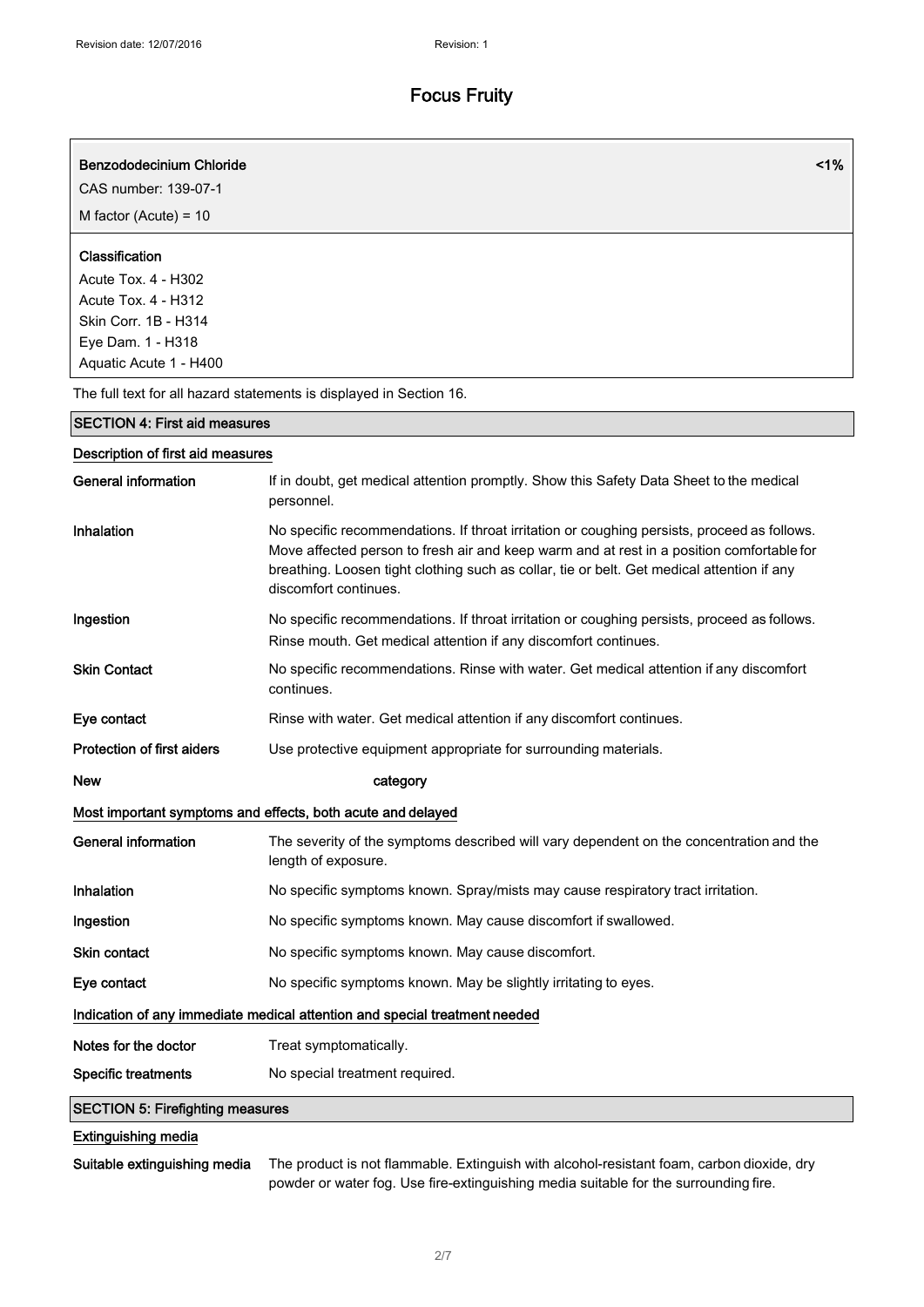| Unsuitable extinguishing<br>media                            | Do not use water jet as an extinguisher, as this will spread the fire.                                                                                                                                                                                                                                                                                                                 |
|--------------------------------------------------------------|----------------------------------------------------------------------------------------------------------------------------------------------------------------------------------------------------------------------------------------------------------------------------------------------------------------------------------------------------------------------------------------|
| Special hazards arising from the substance or mixture        |                                                                                                                                                                                                                                                                                                                                                                                        |
| Specific hazards                                             | Containers can burst violently or explode when heated, due to excessive pressure build-up.                                                                                                                                                                                                                                                                                             |
| <b>Hazardous combustion</b><br>products                      | Thermal decomposition or combustion products may include the following substances:<br>Harmful gases or vapours.                                                                                                                                                                                                                                                                        |
| Advice for firefighters                                      |                                                                                                                                                                                                                                                                                                                                                                                        |
| Protective actions during<br>firefighting                    | Avoid breathing fire gases or vapours. Evacuate area. Cool containers exposed to heat with<br>water spray and remove them from the fire area if it can be done without risk. Cool containers<br>exposed to flames with water until well after the fire is out. If a leak or spill has not ignited, use<br>water spray to disperse vapours and protect men stopping the leak.           |
| Special protective equipment<br>for firefighters             | Wear positive-pressure self-contained breathing apparatus (SCBA) and appropriate protective<br>clothing. Firefighter's clothing conforming to Australia/New Zealand Standards AS/NZS 4967<br>(for clothing) AS/NZS 1801 (for helmets), AS/NZS 4821 (for protective boots), AS/NZS 1801<br>(for protective gloves) will provide a basic level of protection for chemical incidents.     |
| <b>SECTION 6: Accidental release measures</b>                |                                                                                                                                                                                                                                                                                                                                                                                        |
|                                                              | Personal precautions, protective equipment and emergency procedures                                                                                                                                                                                                                                                                                                                    |
| <b>Personal precautions</b>                                  | No specific recommendations. For personal protection, see Section 8.                                                                                                                                                                                                                                                                                                                   |
| <b>Environmental precautions</b>                             |                                                                                                                                                                                                                                                                                                                                                                                        |
| <b>Environmental precautions</b>                             | Avoid discharge to the aquatic environment.                                                                                                                                                                                                                                                                                                                                            |
| Methods and material for containment and cleaning up         |                                                                                                                                                                                                                                                                                                                                                                                        |
| Methods for cleaning up                                      | Reuse or recycle products wherever possible. Absorb spillage to prevent material damage.<br>Flush contaminated area with plenty of water. Wash thoroughly after dealing with a spillage.<br>Dispose of contents/container in accordance with national regulations.                                                                                                                     |
| Reference to other sections                                  |                                                                                                                                                                                                                                                                                                                                                                                        |
| Reference to other sections                                  | For personal protection, see Section 8.                                                                                                                                                                                                                                                                                                                                                |
|                                                              | SECTION 7: Handling and storage, including how the chemical may be safely used                                                                                                                                                                                                                                                                                                         |
| Precautions for safe handling                                |                                                                                                                                                                                                                                                                                                                                                                                        |
| <b>Usage precautions</b>                                     | Read and follow manufacturer's recommendations. Wear protective clothing as described in<br>Section 8 of this safety data sheet. Keep away from food, drink and animal feeding stuffs.<br>Handle all packages and containers carefully to minimise spills. Keep container tightly sealed<br>when not in use. Avoid the formation of mists. Avoid discharge to the aquatic environment. |
| Advice on general<br>occupational hygiene                    | Wash promptly if skin becomes contaminated. Take off contaminated clothing and wash<br>before reuse. Wash contaminated clothing before reuse.                                                                                                                                                                                                                                          |
| Conditions for safe storage, including any incompatibilities |                                                                                                                                                                                                                                                                                                                                                                                        |
| <b>Storage precautions</b>                                   | No specific recommendations.                                                                                                                                                                                                                                                                                                                                                           |
| Storage class                                                | Unspecified storage.                                                                                                                                                                                                                                                                                                                                                                   |
| Specific end use(s)                                          |                                                                                                                                                                                                                                                                                                                                                                                        |
| Specific end use(s)                                          | The identified uses for this product are detailed in Section 1.2.                                                                                                                                                                                                                                                                                                                      |
| SECTION 8: Exposure controls and personal protection         |                                                                                                                                                                                                                                                                                                                                                                                        |

### Control parameters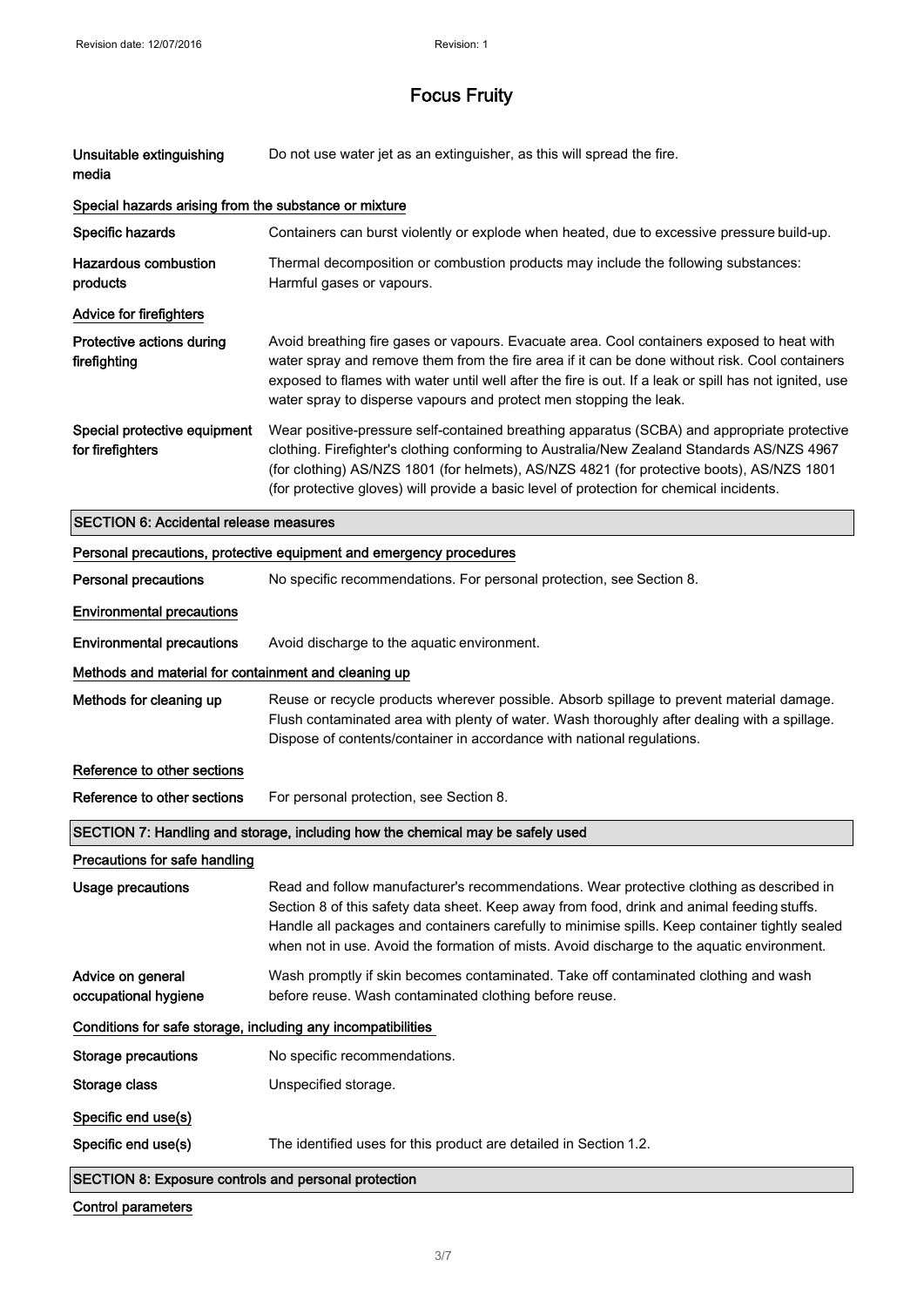| <b>Exposure controls</b>                  |                                                                                                                                                                                                  |
|-------------------------------------------|--------------------------------------------------------------------------------------------------------------------------------------------------------------------------------------------------|
| Appropriate engineering<br>controls       | No specific ventilation requirements.                                                                                                                                                            |
| Eye/face protection                       | No specific eye protection required during normal use. Large Spillages: Eyewear complying<br>with an approved standard should be worn if a risk assessment indicates eye contact is<br>possible. |
| Hand protection                           | No specific hand protection recommended. Large Spillages: Wear protective gloves. Hygiene                                                                                                        |
| measures                                  | Wash hands thoroughly after handling. Wash at the end of each work shift and before eating,<br>smoking and using the toilet. Do not eat, drink or smoke when using this product.                 |
| <b>Respiratory protection</b>             | No specific recommendations. Provide adequate ventilation. Large Spillages: If ventilation is<br>inadequate, suitable respiratory protection must be worn.                                       |
| <b>Environmental exposure</b><br>controls | Not regarded as dangerous for the environment.                                                                                                                                                   |

### SECTION 9: Physical and chemical properties

### Information on basic physical and chemical properties

| Appearance                                      | Coloured liquid.  |
|-------------------------------------------------|-------------------|
| Colour                                          | Red.              |
| Odour                                           | Fruity.           |
| <b>Specific Gravity</b>                         | 1.0               |
| Solubility Value (g/100g H2O<br>$20^{\circ}$ C) | Soluble in water. |

| <b>SECTION 10: Stability and reactivity</b>  |                                                                                                                                                                         |
|----------------------------------------------|-------------------------------------------------------------------------------------------------------------------------------------------------------------------------|
| Reactivity                                   | There are no known reactivity hazards associated with this product.                                                                                                     |
| <b>Stability</b>                             | Stable at normal ambient temperatures and when used as recommended. Stable under the<br>prescribed storage conditions.                                                  |
| Possibility of hazardous<br>reactions        | No potentially hazardous reactions known.                                                                                                                               |
| Conditions to avoid                          | There are no known conditions that are likely to result in a hazardous situation.                                                                                       |
| Materials to avoid                           | No specific material or group of materials is likely to react with the product to produce a<br>hazardous situation.                                                     |
| Hazardous decomposition<br>products          | Does not decompose when used and stored as recommended. Thermal decomposition or<br>combustion products may include the following substances: Harmful gases or vapours. |
| <b>SECTION 11: Toxicological information</b> |                                                                                                                                                                         |

| Information on toxicological effects |                                                                  |
|--------------------------------------|------------------------------------------------------------------|
| <b>Toxicological effects</b>         | Not regarded as a health hazard under current legislation.       |
| Acute toxicity - oral                |                                                                  |
| Notes (oral LD <sub>50</sub> )       | Based on available data the classification criteria are not met. |
| Acute toxicity - dermal              |                                                                  |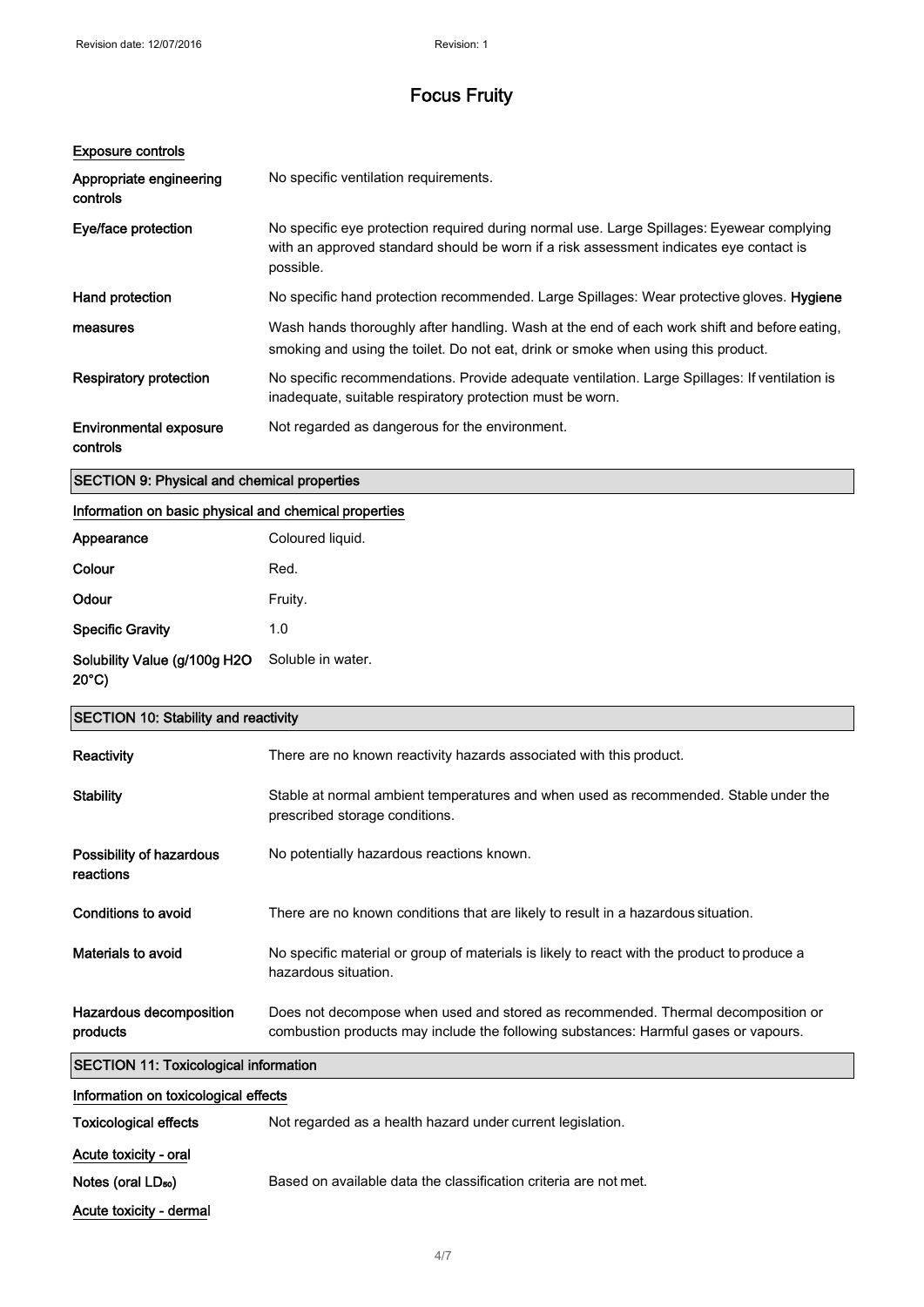| Notes (dermal LD <sub>50</sub> )                               | Based on available data the classification criteria are not met.                                                                                 |
|----------------------------------------------------------------|--------------------------------------------------------------------------------------------------------------------------------------------------|
| Acute toxicity - inhalation                                    |                                                                                                                                                  |
| Notes (inhalation LC <sub>50</sub> )                           | Based on available data the classification criteria are not met.                                                                                 |
| Skin corrosion/irritation<br>Animal data                       | Based on available data the classification criteria are not met.                                                                                 |
| Serious eye damage/irritation<br>Serious eye damage/irritation | Based on available data the classification criteria are not met.                                                                                 |
| <b>Respiratory sensitisation</b><br>Respiratory sensitisation  | Based on available data the classification criteria are not met.                                                                                 |
| Skin sensitisation<br><b>Skin sensitisation</b>                | Based on available data the classification criteria are not met.                                                                                 |
| Germ cell mutagenicity<br>Genotoxicity - in vitro              | Based on available data the classification criteria are not met.                                                                                 |
| Carcinogenicity<br>Carcinogenicity                             | Based on available data the classification criteria are not met.                                                                                 |
| <b>IARC carcinogenicity</b>                                    | None of the ingredients are listed or exempt.                                                                                                    |
| Reproductive toxicity                                          |                                                                                                                                                  |
| Reproductive toxicity - fertility                              | Based on available data the classification criteria are not met.                                                                                 |
| Reproductive toxicity -<br>development                         | Based on available data the classification criteria are not met.                                                                                 |
| Specific target organ toxicity - single exposure               |                                                                                                                                                  |
| STOT - single exposure                                         | Not classified as a specific target organ toxicant after a single exposure.                                                                      |
| Specific target organ toxicity - repeated exposure             |                                                                                                                                                  |
| STOT - repeated exposure                                       | Not classified as a specific target organ toxicant after repeated exposure.                                                                      |
| Aspiration hazard<br>Aspiration nazard                         | Based on available data the classification criteria are not met.                                                                                 |
| <b>General information</b>                                     | No specific health hazards known. The severity of the symptoms described will vary<br>dependent on the concentration and the length of exposure. |
| Inhalation                                                     | No specific symptoms known. Spray/mists may cause respiratory tract irritation.                                                                  |
| Ingestion                                                      | No specific symptoms known. May cause discomfort if swallowed.                                                                                   |
| <b>Skin Contact</b>                                            | No specific symptoms known. May cause discomfort.                                                                                                |
| Eye contact                                                    | No specific symptoms known. May be slightly irritating to eyes.                                                                                  |
| Route of entry                                                 | Ingestion Inhalation Skin and/or eye contact                                                                                                     |
| <b>Target Organs</b>                                           | No specific target organs known.                                                                                                                 |
| <b>SECTION 12: Ecological Information</b>                      |                                                                                                                                                  |

Ecotoxicity Not regarded as dangerous for the environment. However, large or frequent spills may have hazardous effects on the environment.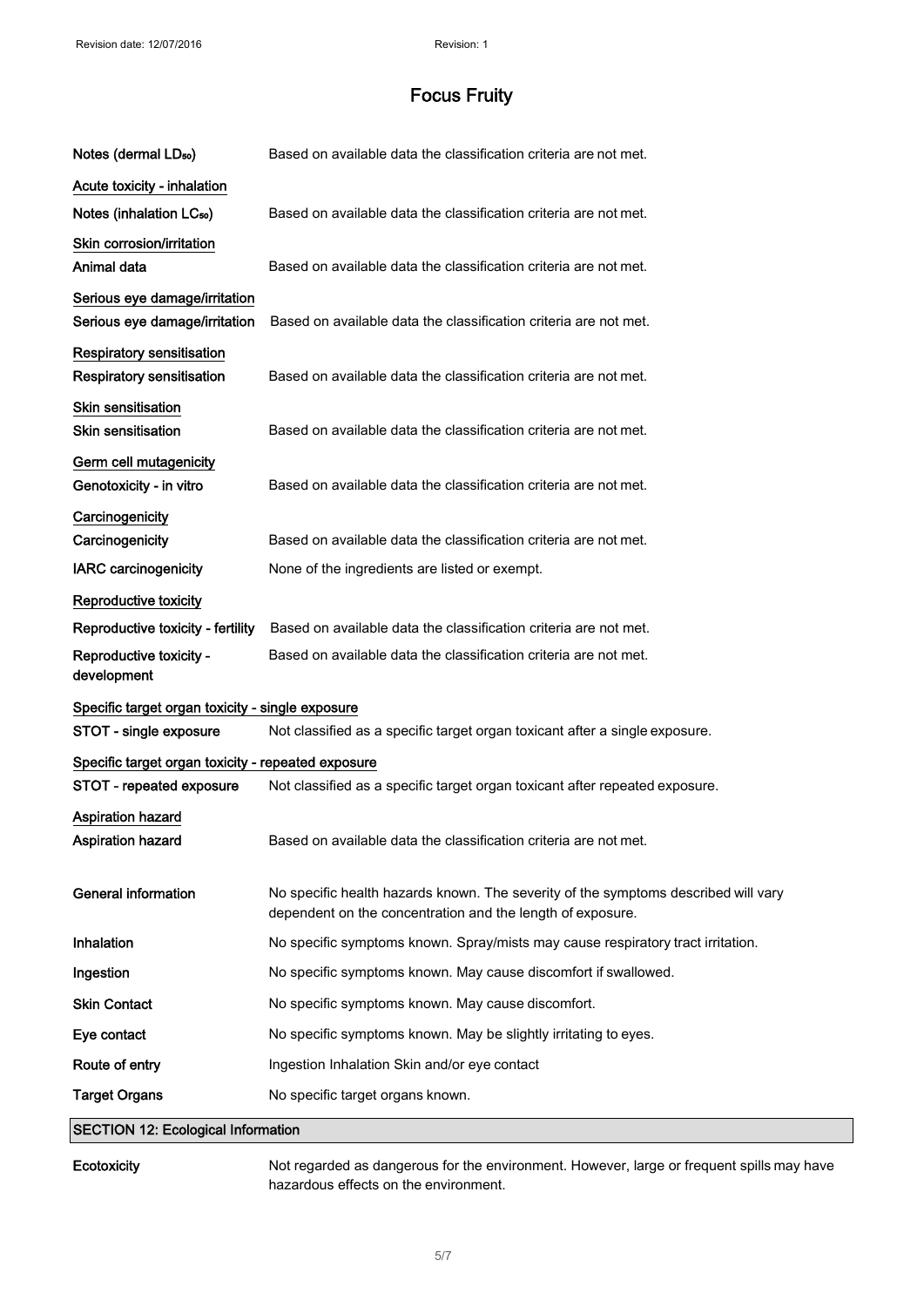| <b>Toxicity</b>                                             | Based on available data the classification criteria are not met.                                                                                                                                                                                                                                                                                                                                     |
|-------------------------------------------------------------|------------------------------------------------------------------------------------------------------------------------------------------------------------------------------------------------------------------------------------------------------------------------------------------------------------------------------------------------------------------------------------------------------|
| Persistence and degradability                               |                                                                                                                                                                                                                                                                                                                                                                                                      |
|                                                             | Persistence and degradability The degradability of the product is not known.                                                                                                                                                                                                                                                                                                                         |
| <b>Bioaccumulative potential</b>                            |                                                                                                                                                                                                                                                                                                                                                                                                      |
| <b>Bioaccumulative Potential</b>                            | No data available on bioaccumulation.                                                                                                                                                                                                                                                                                                                                                                |
| Mobility in soil                                            |                                                                                                                                                                                                                                                                                                                                                                                                      |
| <b>Mobility</b>                                             | No data available.                                                                                                                                                                                                                                                                                                                                                                                   |
| Results of PBT and vPvB assessment                          |                                                                                                                                                                                                                                                                                                                                                                                                      |
| Other adverse effects                                       |                                                                                                                                                                                                                                                                                                                                                                                                      |
| Other adverse effects                                       | None known.                                                                                                                                                                                                                                                                                                                                                                                          |
| <b>SECTION 13: Disposal considerations</b>                  |                                                                                                                                                                                                                                                                                                                                                                                                      |
| Waste treatment methods                                     |                                                                                                                                                                                                                                                                                                                                                                                                      |
| <b>General information</b>                                  | The generation of waste should be minimised or avoided wherever possible. Reuse or recycle<br>products wherever possible. This material and its container must be disposed of in a safe<br>way.                                                                                                                                                                                                      |
| <b>Disposal methods</b>                                     | Dispose of surplus products and those that cannot be recycled via a licensed waste disposal<br>contractor. Waste packaging should be collected for reuse or recycling. Incineration or landfill<br>should only be considered when recycling is not feasible. Waste should not be disposed of<br>untreated to the sewer unless fully compliant with the requirements of the local water<br>authority. |
|                                                             |                                                                                                                                                                                                                                                                                                                                                                                                      |
| <b>SECTION 14: Transport information</b>                    |                                                                                                                                                                                                                                                                                                                                                                                                      |
| General                                                     | The product is not covered by international regulations on the transport of dangerous goods<br>(IMDG, IATA, ADR/RID).                                                                                                                                                                                                                                                                                |
| UN number                                                   |                                                                                                                                                                                                                                                                                                                                                                                                      |
| Not applicable.                                             |                                                                                                                                                                                                                                                                                                                                                                                                      |
| UN proper shipping name                                     |                                                                                                                                                                                                                                                                                                                                                                                                      |
| Not applicable.                                             |                                                                                                                                                                                                                                                                                                                                                                                                      |
| Transport hazard class(es)                                  |                                                                                                                                                                                                                                                                                                                                                                                                      |
| No transport warning sign required.                         |                                                                                                                                                                                                                                                                                                                                                                                                      |
| Packing group                                               |                                                                                                                                                                                                                                                                                                                                                                                                      |
| Not applicable.                                             |                                                                                                                                                                                                                                                                                                                                                                                                      |
| <b>Environmental hazards</b>                                |                                                                                                                                                                                                                                                                                                                                                                                                      |
| Environmentally hazardous substance/marine pollutant<br>No. |                                                                                                                                                                                                                                                                                                                                                                                                      |
| Special precautions for user                                |                                                                                                                                                                                                                                                                                                                                                                                                      |
| Not applicable.                                             |                                                                                                                                                                                                                                                                                                                                                                                                      |